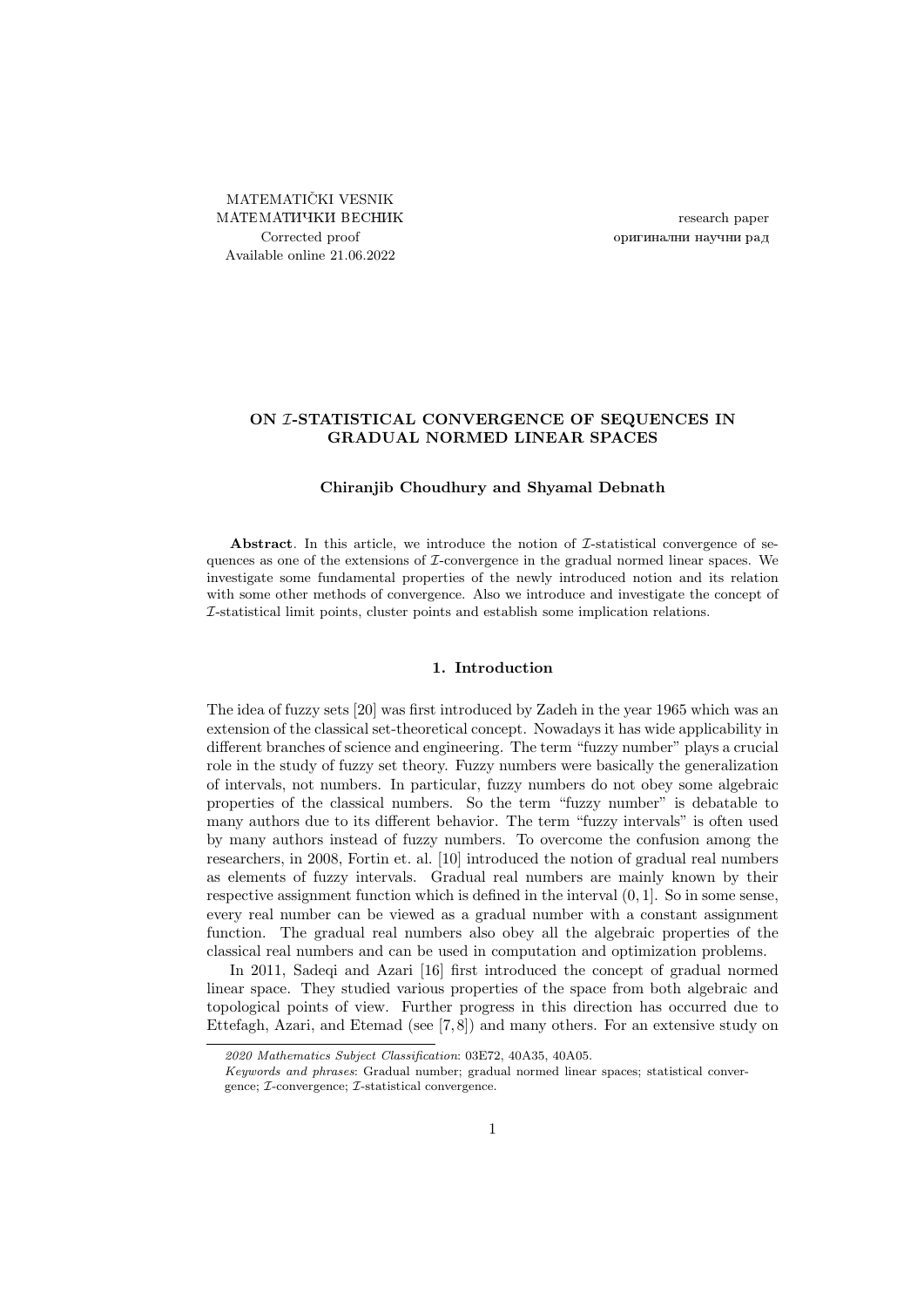2 On I-statistical convergence of sequences in gradual normed linear spaces

gradual real numbers  $[1, 6, 14]$  $[1, 6, 14]$  $[1, 6, 14]$  can be addressed, where many more references can be found.

On the other hand, the notion of statistical convergence was first introduced by Fast [\[9\]](#page-10-8) and Steinhaus [\[19\]](#page-10-9), independently in the year 1951. Later on, it was further investigated from the sequence space point of view by Fridy [\[11\]](#page-10-10), Salat [\[17\]](#page-10-11), and many others.

In 2001, the idea of  $\mathcal I$ -convergence was developed by Kostyrko et. al. [\[13\]](#page-10-12) mainly as an extension of statistical convergence. They showed that many other known notions of convergence were a particular type of  $\mathcal{I}$ -convergence by considering particular ideals. Consequently, this direction gradually got more attention of the researchers and became one of the most active areas of research. Several investigations and extensions of  $\mathcal I$ -convergence can be found in the works of Kostyrko et. al. [\[12\]](#page-10-13) and many others.

Combining the notion of statistical convergence and I-convergence, in 2011, Savas and Das [\[18\]](#page-10-14) introduced the notion of I-statistical convergence. Later on, several investigations in this direction have occurred due to Mursaleen et. al. [\[15\]](#page-10-15) and many others. For an extensive view of  $\mathcal{I}\text{-statistical convergence}$ , one may refer to [\[3–](#page-10-16)[5\]](#page-10-17).

Research on the convergence of sequences in gradual normed linear spaces has not yet gained much ground and it is still in its infant stage. The research carried out so far shows a strong analogy in the behavior of convergence of sequences in gradual normed linear spaces (for details one may refer to [\[7,](#page-10-3) [8,](#page-10-4) [16\]](#page-10-2)).

The convergence of sequences in gradual normed linear spaces was introduced by Ettefagh et. al. [\[8\]](#page-10-4). They have investigated some properties from the topological point of view [\[7\]](#page-10-3). Recently, Choudhury and Debnath [\[2\]](#page-10-18) have introduced the notion of  $\mathcal{I}$ convergence of sequences in gradual normed linear spaces. From that point of view, the study of I-statistical convergence of sequences in gradual normed linear spaces is very natural.

#### 2. Definitions and preliminaries

DEFINITION2.1 ([\[10\]](#page-10-1)). A gradual real number  $\tilde{r}$  is defined by an assignment function  $A_{\tilde{r}}$ :  $(0,1] \to \mathbb{R}$ . The set of all gradual real numbers is denoted by  $G(\mathbb{R})$ . A gradual real number is said to be non-negative, if for every  $\xi \in (0,1], A_{\tilde{r}}(\xi) \geq 0$ . The set of all non-negative gradual real numbers is denoted by  $G^*(\mathbb{R})$ .

In [\[10\]](#page-10-1), the gradual operations between the elements of  $G(\mathbb{R})$  were defined as follows.

DEFINITION 2.2. Let  $*$  be any operation in R and suppose  $\tilde{r}_1, \tilde{r}_2 \in G(\mathbb{R})$  with assignment functions  $A_{\tilde{r}_1}$  and  $A_{\tilde{r}_2}$  respectively. Then  $\tilde{r}_1 * \tilde{r}_2 \in G(\mathbb{R})$  is defined with the assignment function  $A_{\tilde{r}_1 * \tilde{r}_2}$  given by  $A_{\tilde{r}_1 * \tilde{r}_2}(\xi) = A_{\tilde{r}_1}(\xi) * A_{\tilde{r}_2}(\xi)$ ,  $\forall \xi \in (0, 1]$ . Then the gradual addition  $\tilde{r}_1 + \tilde{r}_2$  and the gradual scalar multiplication  $c\tilde{r}$  ( $c \in \mathbb{R}$ ) are defined by  $A_{\tilde{r}_1+\tilde{r}_2}(\xi) = A_{\tilde{r}_1}(\xi) + A_{\tilde{r}_2}(\xi)$  and  $A_{c\tilde{r}}(\xi) = cA_{\tilde{r}}(\xi)$ ,  $\forall \xi \in (0,1]$ .

For any real number  $p \in \mathbb{R}$ , the constant gradual real number  $\tilde{p}$  is defined by the constant assignment function  $A_{\tilde{p}}(\xi) = p$  for any  $\xi \in (0,1]$ . In particular,  $\tilde{0}$  and  $\tilde{1}$  are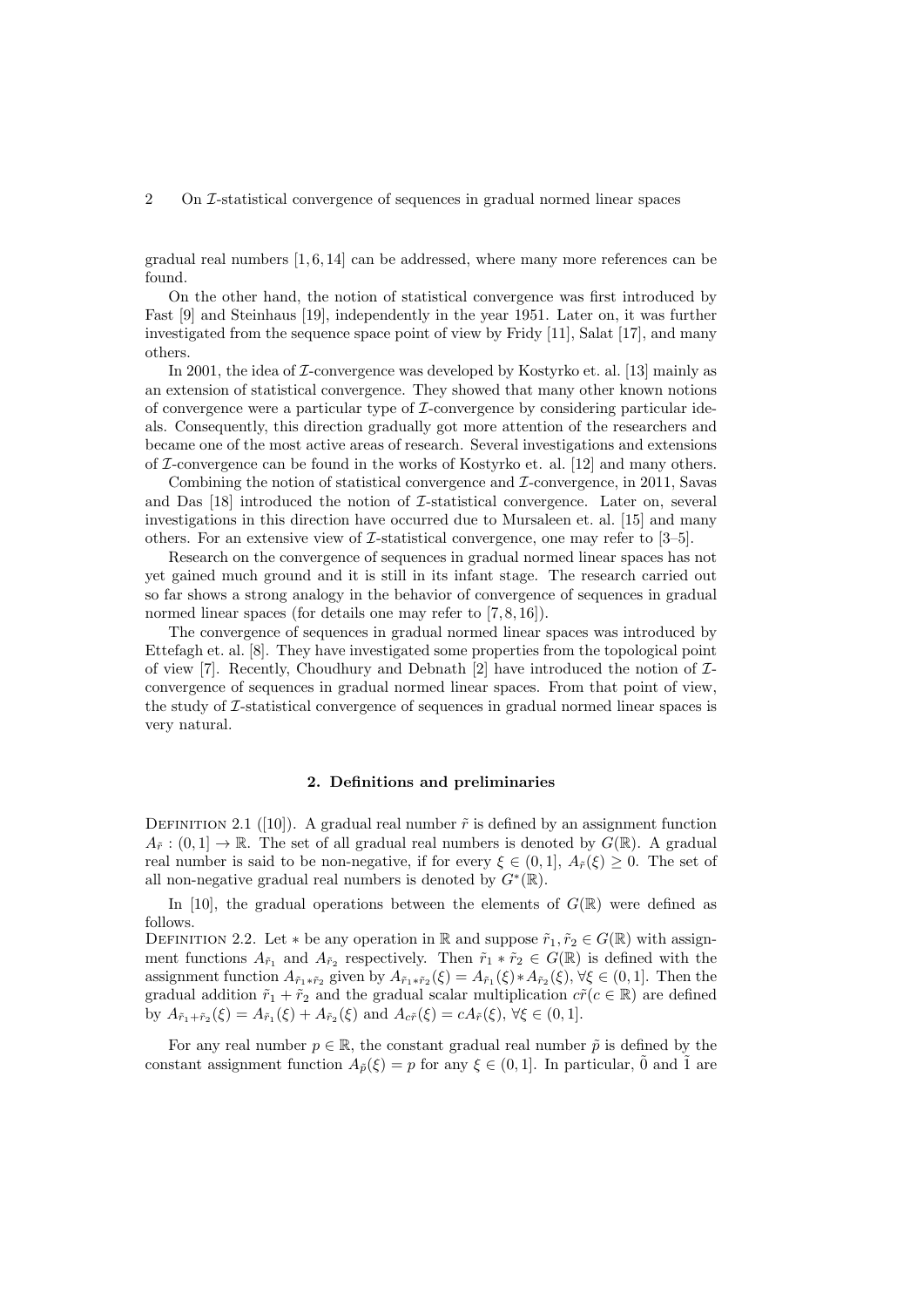the constant gradual numbers defined by  $A_{\tilde{0}}(\xi) = 0$  and  $A_{\tilde{1}}(\xi) = 1$  respectively. One can easily verify that  $G(\mathbb{R})$  with the gradual addition and multiplication forms a real vector space [\[10\]](#page-10-1).

DEFINITION2.3 ([\[16\]](#page-10-2)). Let X be a real vector space. The function  $\lVert \cdot \rVert_G : X \to G^*(\mathbb{R})$ is said to be a gradual norm on X, if for every  $\xi \in (0,1]$ , following three conditions are true for any  $x, y \in X$ :

- (G1)  $A_{\|x\|_G}(\xi) = A_{\tilde{0}}(\xi)$  iff  $x = 0$ ;
- (G2)  $(G_2)$   $A_{\|\lambda x\|_G}(\xi) = |\lambda| A_{\|x\|_G}(\xi)$  for any  $\lambda \in \mathbb{R}$ ;
- (G3)  $(G_3)$   $A_{\|x+y\|_G}(\xi) \leq A_{\|x\|_G}(\xi) + A_{\|y\|_G}(\xi).$

The pair  $(X, \|\cdot\|_G)$  is called a gradual normed linear space (GNLS).

DEFINITION2.4 ([\[16\]](#page-10-2)). Let  $(x_k)$  be a sequence in the GNLS  $(X, \|\cdot\|_G)$ . Then  $(x_k)$  is said to be gradual convergent to  $x \in X$ , if for every  $\xi \in (0,1]$  and  $\varepsilon > 0$ , there exists  $N(=N_{\varepsilon}(\xi)) \in \mathbb{N}$  such that  $A_{\|x_k-x\|_G}(\xi) < \varepsilon, \forall k \ge N$ .

<span id="page-2-0"></span>EXAMPLE 2.5 ([\[16\]](#page-10-2)). Let  $X = \mathbb{R}^m$  and for  $x = (x_1, x_2, ..., x_m) \in \mathbb{R}^m, \xi \in (0, 1],$ define  $\|\cdot\|_G$  by  $A_{\|x\|_G}(\xi) = e^{\xi} \sum_{i=1}^m |x_i|$ . Then  $\|\cdot\|_G$  is a gradual norm on  $\mathbb{R}^m$  and  $(\mathbb{R}^m, \|\cdot\|_G)$  is a GNLS.

DEFINITION 2.6 ([\[11\]](#page-10-10)). If K is a subset of the set of all natural numbers N, then  $K_n$  denotes the set  $\{k \in K : k \leq n\}$ . The natural density of K is defined by  $d(K)$  $\lim_{n\to\infty}\frac{|K_n|}{n}.$ 

DEFINITION 2.7 ([\[11\]](#page-10-10)). A real-valued sequence  $x = (x_k)$  is said to be statistically convergent to l, if for every  $\varepsilon > 0$ , the set  $A(\varepsilon) = \{k \in \mathbb{N} : |x_k - l| \geq \varepsilon\}$  has natural density zero. *l* is called the statistical limit of the sequence  $(x_k)$  and symbolically, st-lim  $x_k = l$  or  $x_k \stackrel{st}{\longrightarrow} l$ .

DEFINITION2.8 ([\[13\]](#page-10-12)). Let X be a non-empty set. A family of subsets  $\mathcal{I} \subset P(X)$  is called an ideal on  $X$ , if the following three conditions hold: (i)  $\emptyset \in \mathcal{I}$ ;

- (ii) for each  $A, B, A, B \in \mathcal{I}$  implies  $A \cup B \in \mathcal{I}$ ;
- (iii) for each  $A, B, A \in \mathcal{I}$  and  $B \subset A$  implies  $B \in \mathcal{I}$ .

Some standard examples of ideals are given below.

(i) The set  $\mathcal{I}_f$  of all finite subsets of N is an admissible ideal in N. Here N denotes the set of all natural numbers.

(ii) The set  $\mathcal{I}_d$  of all subsets of natural numbers having natural density 0 is an admissible ideal in N.

(iii) The set  $\mathcal{I}_c = \{ A \subseteq \mathbb{N} : \sum_{a \in A} a^{-1} < \infty \}$  is an admissible ideal in  $\mathbb{N}$ .

(iv) Suppose  $\mathbb{N} = \bigcup_{p=1}^{\infty} D_p$  be a decomposition of  $\mathbb{N}$  (for  $i \neq j$ ,  $D_i \cap D_j = \emptyset$ ). Then the set  $\mathcal I$  of all subsets of  $\mathbb N$  which intersects finitely many  $D_p$ 's forms an ideal in  $\mathbb N$ .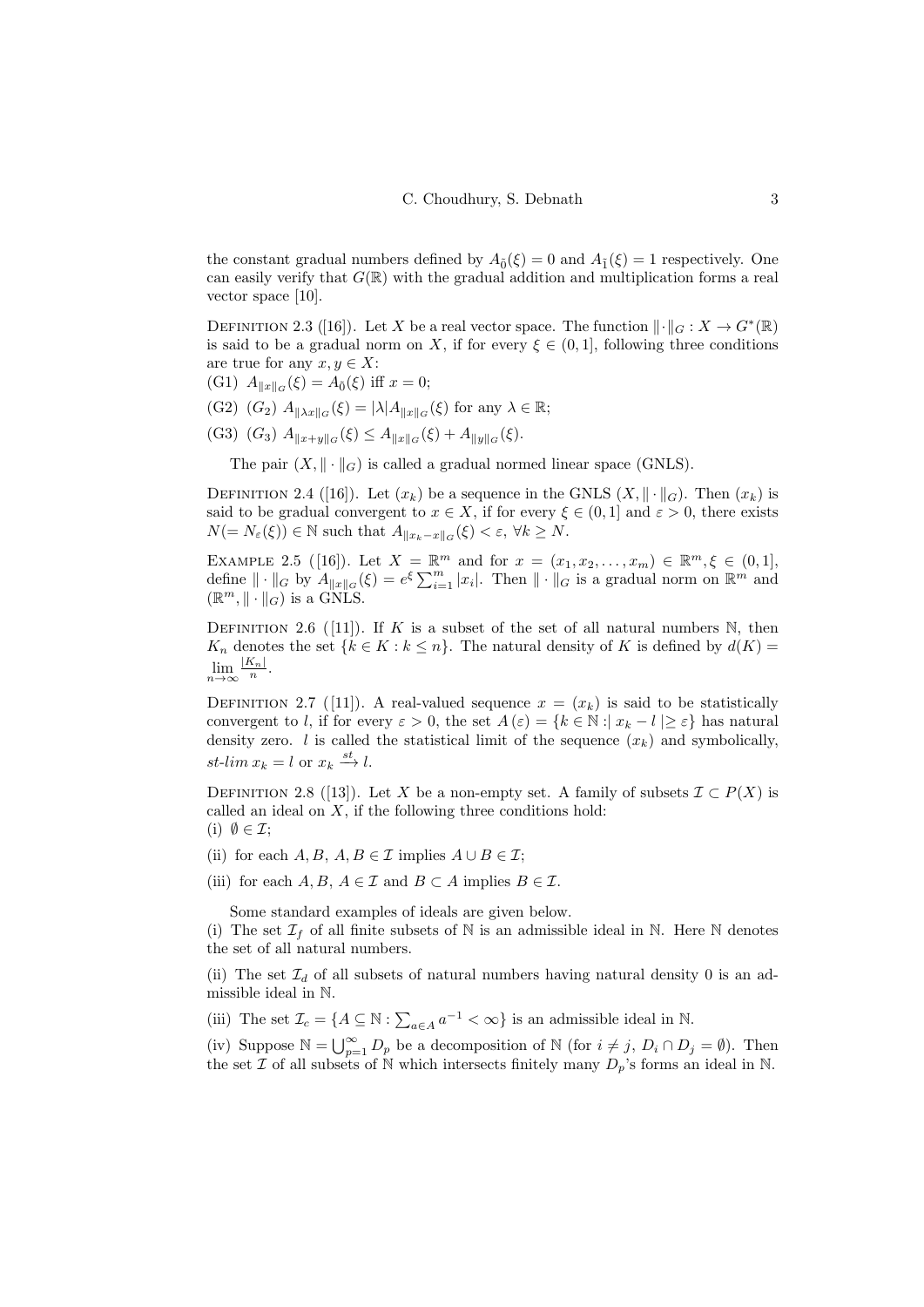More important examples can be found in [\[12\]](#page-10-13).

DEFINITION2.9 ([\[13\]](#page-10-12)). Let X be a non-empty set. A family of subsets  $\mathcal{F} \subset P(X)$  is called a filter on  $X$ , if the following three conditions hold: (i)  $\emptyset \notin \mathcal{F};$ 

- (ii) for each  $A, B, A, B \in \mathcal{F}$  implies  $A \cap B \in \mathcal{F}$ ;
- (iii) for each  $A, B, A \in \mathcal{F}$  and  $B \supset A$  implies  $B \in \mathcal{F}$ .

An ideal I is called non-trivial if  $\mathcal{I} \neq \emptyset$  and  $X \notin \mathcal{I}$ . The filter  $\mathcal{F}(\mathcal{I}) = \{X-A : A \in \mathcal{I}\}\$ is called the filter associated with the ideal  $\mathcal{I}$ . A non-trivial ideal  $\mathcal{I} \subset P(X)$  is called an admissible ideal in X if and only if  $\mathcal{I} \supset \{ \{x\} : x \in X \}.$ 

DEFINITION 2.10 ([\[13\]](#page-10-12)). Let  $\mathcal{I} \subset P(\mathbb{N})$  be a non-trivial ideal on  $\mathbb{N}$ . A real-valued sequence  $(x_k)$  is said to be *I*-convergent to l, if for each  $\varepsilon > 0$ , the set  $C(\varepsilon) =$  ${k \in \mathbb{N} : |x_k - l| \geq \varepsilon}$  belongs to *I*. *l* is called the *I*-limit of the sequence  $(x_k)$  and is denoted as  $\mathcal{I}$ -lim  $x_k = l$  or  $x_k \xrightarrow{\mathcal{I}} l$ .

DEFINITION2.11 ([\[13\]](#page-10-12)). Let  $\mathcal I$  be an admissible ideal in N. A real-valued sequence  $(x_k)$ is said to be  $\mathcal{I}^*$ -convergent to l, if there exists a set  $M = \{m_1 < m_2 < \ldots < m_k < \ldots\}$ in the associated filter  $\mathcal{F}(\mathcal{I})$  such that  $\lim_{k \in M} x_k = l$ . Symbolically,  $\mathcal{I}^*$ - $\lim_{k} x_k = l$  or

$$
x_k \xrightarrow{\mathcal{I}^*} l.
$$

DEFINITION2.12 ([\[18\]](#page-10-14)). A real-valued sequence  $(x_k)$  is said to be *I*-statistically convergent to l, if for every  $\varepsilon > 0, \delta > 0$ ,

$$
\left\{n \in \mathbb{N} : \frac{1}{n} |\{k \le n : |x_k - l| \ge \varepsilon\}| \ge \delta \right\} \in \mathcal{I}.
$$

If a sequence  $(x_k)$  is *I*-statistically convergent to l, then it is denoted by *I*-st- lim  $x_k =$ l or  $x_k \xrightarrow{\mathcal{I}st} l$ .

DEFINITION 2.13 ([5]). A real valued sequence  $(x_k)$  is said to be  $\mathcal{I}^*$ -statistically convergent to l, if there exists a set  $M = \{m_1 < m_2 < \ldots < m_k < \ldots \} \in \mathcal{F}(\mathcal{I})$ , such that st- $\lim x_{m_k} = l$ .

If a sequence  $(x_k)$  is  $\mathcal{I}^*$ -statistically convergent to l, then it is denoted by  $\mathcal{I}^*$ -st- $\lim x_k =$ l or  $x_k \xrightarrow{\mathcal{I}^*st} l$ .

DEFINITION2.14 ([\[5\]](#page-10-17)). A real number  $x_0$  is said to be an *I*-statistical limit point of a real valued sequence  $(x_k)$ , if there exists  $M = \{m_1 < m_2 < \ldots < m_k < \ldots\} \subset \mathbb{N}$ such that  $M \notin \mathcal{I}$  and  $st$ -  $\lim x_{m_k} = x_0$ .

For a sequence  $(x_k)$ , the set of all *I*-statistical limit points is denoted by  $I-S(\Lambda_{(x_k)})$ .

DEFINITION2.15 ([\[15\]](#page-10-15)). A real number  $x_0$  is said to be an *I*-statistical cluster point of a real valued sequence  $(x_k)$ , if for every  $\varepsilon > 0$  and  $\delta > 0$ ,  $\{n \in \mathbb{N} : \frac{1}{n} \mid \{k \leq n :$  $|x_k - x_0| \geq \varepsilon$  | <  $\delta$  }  $\notin \mathcal{I}$ .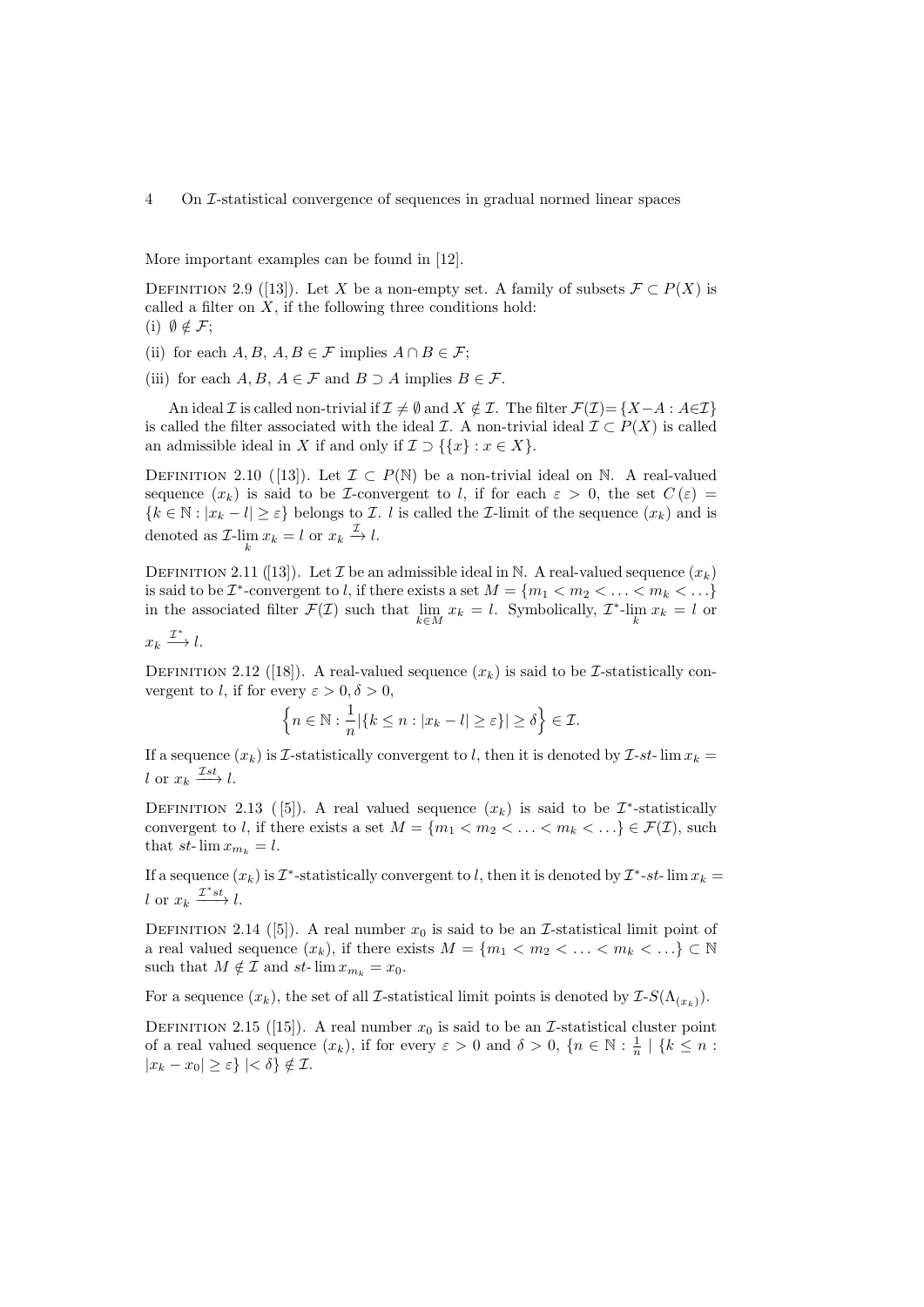For a sequence  $(x_k)$ , the set of all *I*-statistical cluster points is denoted by  $\mathcal{I}\text{-}S(\Gamma_{(x_k)})$ .

DEFINITION 2.16. Let  $(x_k)$  be a sequence in the GNLS  $(X, \|\cdot\|_G)$ . Then  $(x_k)$  is said to be gradual statistically convergent to  $x \in X$ , if for every  $\xi \in (0,1]$  and  $\varepsilon > 0$ , the set  $B(\xi, \varepsilon) = \{k \in \mathbb{N} : A_{\|x_k - x\|_G}(\xi) \geq \varepsilon\}$  has natural density zero. Symbolically we write,  $x_k \xrightarrow{st-\|\cdot\|_G} x$ .

DEFINITION2.17 ([\[2\]](#page-10-18)). Let  $(x_k)$  be a sequence in the GNLS  $(X, \|\cdot\|_G)$ . Then  $(x_k)$  is said to be gradually *I*-convergent (in short,  $\mathcal{I}\llcorner\|\cdot\|_G$  convergent) to  $x \in X$ , if for every  $\xi \in (0,1]$  and  $\varepsilon > 0$ , the set  $B(\xi, \varepsilon) = \{k \in \mathbb{N} : A_{\|x_k - x\|_G}(\xi) \ge \varepsilon\} \in \mathcal{I}$ . Symbolically,  $x_k \xrightarrow{\mathcal{I}-\|\cdot\|_G} x.$ 

DEFINITION2.18 ([\[2\]](#page-10-18)). Let  $\mathcal I$  be an admissible ideal in N and  $(x_k)$  be a sequence in the GNLS  $(X, \|\cdot\|_G)$ . Then  $(x_k)$  is said to be gradually  $\mathcal{I}^*$ -convergent to  $x \in X$ , if there exists a set  $M = \{m_1 < m_2 < \ldots < m_k < \ldots\} \in \mathcal{F}(\mathcal{I})$  such that the subsequence  $(x_{m_k})$  is gradually convergent to x. Symbolically,  $x_k \xrightarrow{\mathcal{I}^*-\|\cdot\|_{G}} x$ .

Throughout the paper, for simplicity we use **0** to denote the m-tuple  $(0, 0, \ldots, 0, 0)$ and  $\mathcal I$  stands for a non-trivial admissible ideal in N.

### 3. Main results

DEFINITION 3.1. Let  $(x_k)$  be a sequence in the GNLS  $(X, \|\cdot\|_G)$ . Then  $(x_k)$  is said to be gradually *I*-statistical convergent (in short,  $\mathcal{I}st$ - $\|\cdot\|_G$  convergent) to  $x \in X$ , if for every  $\xi \in (0,1]$  and  $\varepsilon > 0, \delta > 0$ , the set  $\{n \in \mathbb{N} : \frac{1}{n} \mid \{k \leq n : A_{\|x_k - x\|_G}(\xi) \geq 0\}$  $\varepsilon\}\geq \delta\}\in \mathcal{I}$ . Symbolically we write,  $x_k \xrightarrow{\mathcal{I}st-\|\cdot\|_{G}} x$ .

<span id="page-4-1"></span>EXAMPLE 3.2. Let  $X = \mathbb{R}^m$  and  $\|\cdot\|_G$  be the norm defined in Example [2.5.](#page-2-0) Consider the ideal  $\mathcal{I} = \mathcal{I}_d$ , ideal consisting of all subsets of N having natural density zero. Consider the sequence  $(\mu_n)$  defined by

<span id="page-4-0"></span>
$$
\mu_n = \begin{cases} 1, & 1 \le n \le 10 \\ n - 10, & n \ge 10 \end{cases}
$$

and let  $S = \{1^2, 2^2, 3^2, \ldots\}$ . Then, the sequence  $(x_k)$  defined by

$$
x_k = \begin{cases} (0, 0, \dots, 0, k), & n - [\sqrt{\mu_n}] + 1 \le k \le n, n \notin S \\ (0, 0, \dots, 0, k), & n - \mu_n + 1 \le k \le n, n \in S \\ \mathbf{0}, & \text{otherwise} \end{cases}
$$

is  $\mathcal{I}st$ - $\|\cdot\|_G$  convergent to **0**.

**Justification.** For any  $\varepsilon > 0$   $(0 < \varepsilon < 1)$ , since  $\frac{1}{\mu_n} | \{n - \mu_n + 1 \leq k \leq n$ :  $A_{\|x_k-\mathbf{0}\|G}(\xi) \geq \varepsilon$  |  $=$   $\frac{\lfloor \sqrt{\mu_n} \rfloor}{\mu_n} \to \infty$  as  $n \to \infty$  and  $n \notin S$ , so for every  $\delta > 0$ ,  ${n \in \mathbb{N} : \frac{1}{n}}$  $\frac{1}{\mu_n} | \{ n - \mu_n + 1 \leq k \leq n : A_{\|x_k - \mathbf{0}\|G}(\xi) \geq \varepsilon \} | \geq \delta \} \subset S \cup \{ 1, 2, \ldots, k_1 \}$  (1)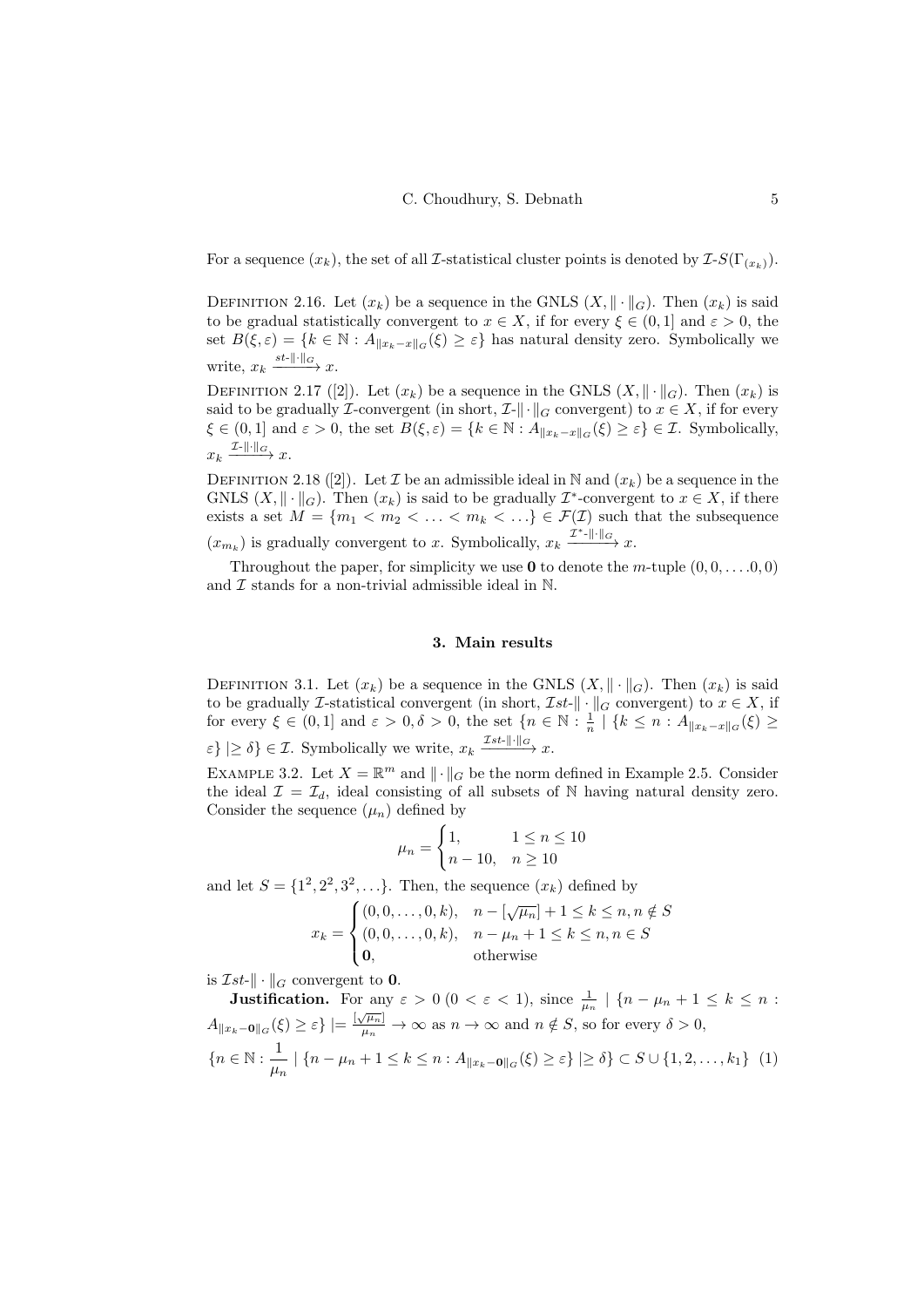for some  $k_1 \in \mathbb{N}$ . Now let  $\delta > 0$  be given. Then, the fact  $\lim_{n} (1 - \frac{\mu_n}{n}) = 0$  enables us to choose  $k_2 \in \mathbb{N}$  such that  $1 - \frac{\mu_n}{n} < \frac{\delta}{2}$  for every  $n \geq k_2$ . Thus for the above  $\varepsilon > 0$ we have

$$
\frac{1}{n} | \{ k \le n : A_{\|x_k - \mathbf{0}\|G}(\xi) \ge \varepsilon \} |
$$
\n
$$
= \frac{1}{n} | \{ k \le n - \mu_n : A_{\|x_k - \mathbf{0}\|G}(\xi) \ge \varepsilon \} | + \frac{1}{n} | \{ n - \mu_n + 1 \le k \le n : A_{\|x_k - \mathbf{0}\|G}(\xi) \ge \varepsilon \} |
$$
\n
$$
\le 1 - \frac{\mu_n}{n} + \frac{1}{n} | \{ n - \mu_n + 1 \le k \le n : A_{\|x_k - \mathbf{0}\|G}(\xi) \ge \varepsilon \} |
$$
\n
$$
\le \frac{\delta}{2} + \frac{1}{\mu_n} | \{ n - \mu_n + 1 \le k \le n : A_{\|x_k - \mathbf{0}\|G}(\xi) \ge \varepsilon \} |
$$
\nfor all  $n \ge k_2$ . Thus,\n
$$
\{ n \in \mathbb{N} : \frac{1}{n} | \{ k \le n : A_{\|x_k - \mathbf{0}\|G}(\xi) \ge \varepsilon \} | \ge \delta \}
$$

$$
\subset \{n \in \mathbb{N} : \frac{1}{\mu_n} \mid \{n - \mu_n + 1 \le k \le n : A_{\|x_k - \mathbf{0}\|G}(\xi) \ge \varepsilon\} \mid \ge \frac{\delta}{2}\} \cup \{1, 2, 3, \dots, k_2\}
$$
  

$$
\subset S \cup \{1, 2, 3, \dots, k_3\}, \text{ from (1) where } k_3 = \max\{k_1, k_2\}.
$$

Now, since  $d(S) = 0$ , from the above inclusion, we conclude that  $\{n \in \mathbb{N} : \frac{1}{n} \mid \{k \leq n \}$  $n: A_{\|x_k-\mathbf{0}\|G}(\xi) \geq \varepsilon\}\n\geq \delta$   $\in \mathcal{I}$ , proving that  $x_k \xrightarrow{\mathcal{I}st-\|\cdot\|G} \mathbf{0}.$ 

THEOREM 3.3. Let  $(x_k)$  be a sequence in the GNLS  $(X, \|\cdot\|_G)$  such that  $x_k \xrightarrow{\text{Tst-}\|\cdot\|_G} x$ . Then x is unique.

*Proof.* If possible suppose  $x_k \xrightarrow{\mathcal{I}st-\|\cdot\|_G} x$  and  $x_k \xrightarrow{\mathcal{I}st-\|\cdot\|_G} y$  hold for  $x, y \in X$  with  $x_1 \neq x_2$ . Then, for any  $\varepsilon > 0, \delta > 0$  and  $\xi \in (0, 1]$ , we have,  $B_1 = B_1(\xi, \varepsilon, \delta), B_2 =$  $B_2(\xi, \varepsilon, \delta) \in \mathcal{F}(\mathcal{I})$ , where  $B_1 = \{n \in \mathbb{N} : \frac{1}{n} \mid \{k \leq n : A_{\|x_k - x\|_G}(\xi) \geq \varepsilon\} \mid < \delta \}$  and  $B_2 = \{n \in \mathbb{N} : \frac{1}{n} \mid \{k \leq n : A_{\|x_k-y\|_G}(\xi) \geq \varepsilon\} \mid < \delta\}.$  Clearly  $B_1 \cap B_2 \in \mathcal{F}(\mathcal{I})$ and is non-empty. Choose  $m \in B_1 \cap B_2$  and take  $\varepsilon = A_{\frac{m}{3} \cdot \frac{m}{3} \cdot \|G}(\xi) > 0$ . Then,  $\frac{1}{m} \mid \{k \leq m : A_{\|x_k - x\|_G}(\xi) \geq \varepsilon\} \mid < \delta \text{ and } \frac{1}{m} \mid \{k \leq m : A_{\|x_k - y\|_G}(\xi) \geq \varepsilon\} \mid < \delta.$ Now choosing  $\delta$  sufficiently small, we can say most of the  $k's \leq m$  will satisfy  $A_{\|x_k-x\|_G}(\xi) < \varepsilon$  and  $A_{\|x_k-y\|_G}(\xi) < \varepsilon$ . Thus the set  $B = \{k \leq m : A_{\|x_k-x\|_G}(\xi) < \varepsilon\}$  $\varepsilon$ }  $\cap$  { $k \leq m$  :  $A_{\|x_k-y\|_G}(\xi) < \varepsilon$ }  $\neq \emptyset$ . Choose  $p \in B$ .

Then,  $\varepsilon = A_{\|\frac{x-y}{3}\|_G}(\xi) \le \frac{1}{3}(A_{\|x_p-x\|_G}(\xi) + A_{\|x_p-y\|_G}(\xi)) < \frac{1}{3}(\varepsilon + \varepsilon) = \frac{2\varepsilon}{3}$ , which is a contradiction.  $\Box$ 

THEOREM 3.4. Let  $(x_k)$  be a sequence in the GNLS  $(X, \|\cdot\|_G)$  such that  $x_k \xrightarrow{st-\|\cdot\|_G} x$ . Then,  $x_k \xrightarrow{\mathcal{I}st-\|\cdot\|_G} x$ .

*Proof.*  $x_k \xrightarrow{s t-||\cdot||_G} x$  implies that for every  $\xi \in (0,1]$  and  $\varepsilon > 0$ , the set  $\{k \in \mathbb{N} :$  $A_{\|x_k-x\|_G}(\xi) \geq \varepsilon$  has natural density zero i.e.,  $\lim_{n} \frac{1}{n} | \{k \leq n : A_{\|x_k-x\|_G}(\xi) \geq \varepsilon\}$  $\varepsilon\}$  |= 0. So for every  $\xi \in (0,1], \varepsilon > 0$ , and  $\delta > 0$ , the set  $\{n \in \mathbb{N} : \frac{1}{n} \mid \{k \leq n : \frac{1}{n} \mid k \leq n\}$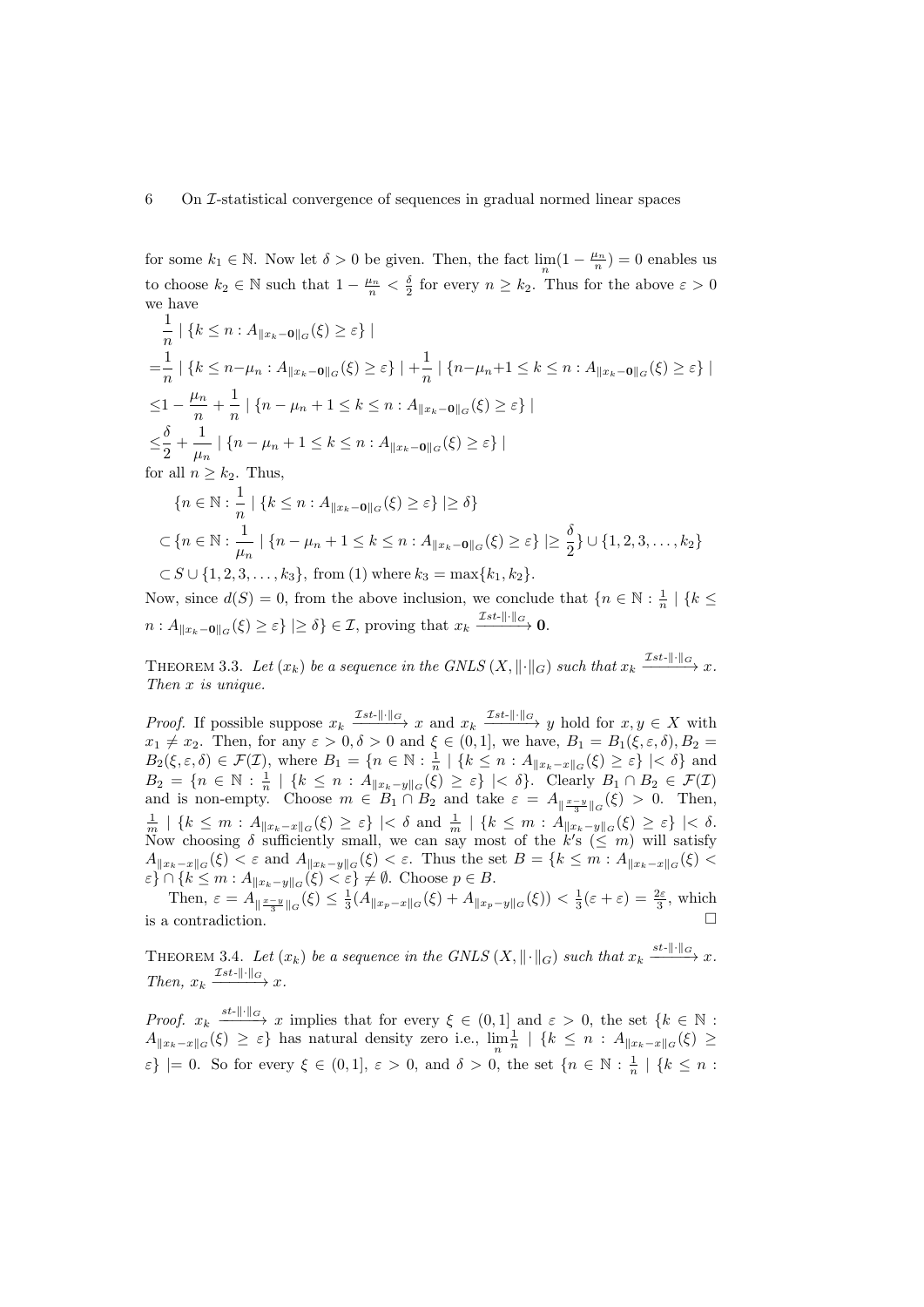$A_{\|x_k-x\|_G}(\xi) \geq \varepsilon$  |  $\geq \delta$  is a finite set and eventually becomes a member of  $\mathcal{I}$ , as  $\mathcal{I}$  is  $\lim_{n \to \infty} \frac{f(x, y) - f(x, y)}{g(x, y) - g(x, y)}$ 

REMARK 3.5. The converse of the above theorem is not true. One can easily verify the fact by considering Example [3.2.](#page-4-1)

<span id="page-6-3"></span>REMARK 3.6. For a sequence  $(x_k)$  in the GNLS  $(X, \|\cdot\|_G)$ ,  $x_k \xrightarrow{\mathcal{I} - \|\cdot\|_G} x$  implies  $x_k \xrightarrow{\mathcal{I}st-\|\cdot\|_G} x$ . But the converse is not true.

<span id="page-6-0"></span>EXAMPLE 3.7. Let  $X = \mathbb{R}^m$  and  $\|\cdot\|_G$  be the norm defined in Example [2.5.](#page-2-0) Consider the ideal  $\mathcal{I} = \mathcal{I}_f$ , ideal consisting of all finite subsets of N. Define the sequence  $(x_k)$ as follows:

$$
x_k = \begin{cases} \n\mathbf{0}, & k = n^2, n \in \mathbb{N} \\ \n(0, 0, \dots, 0, 1), & \text{otherwise.} \n\end{cases}
$$

Then  $(x_k)$  is  $\mathcal{I}st-\|\cdot\|_G$  convergent to  $(0,0,\ldots,0,1)$  but not  $\mathcal{I}-\|\cdot\|_G$  convergent to  $(0, 0, \ldots, 0, 1).$ 

THEOREM 3.8. Let  $(x_k)$  be a sequence in the GNLS  $(X, \|\cdot\|_G)$ . If each subsequence of  $(x_k)$  is Ist- $\|\cdot\|_G$  convergent to  $x \in X$ , then  $(x_k)$  is also gradually I-statistical convergent to x.

*Proof.* If possible suppose  $(x_k)$  is not  $\mathcal{I}st-\|\cdot\|_G$  convergent to x in spite of having all the subsequences  $\mathcal{I}st-\|\cdot\|_G$  converging to x. Then, by definition, there exists particular  $\varepsilon > 0$  and  $\delta > 0$  such that the set  $B = B(\xi, \varepsilon, \delta) = \{n \in \mathbb{N} : \frac{1}{n} \mid \{k \le n : \frac{1}{n} \mid k \le n\}$  $A_{\|x_k-x\|_G}(\xi) \geq \varepsilon$   $\geq$   $\geq$   $\xi$   $\neq$   $\mathcal{I}$ . Now admissibility of  $\mathcal{I}$  ensures that  $B$  is an infinite set. Put  $B = \{n_1 < n_2 < \ldots < n_j < \ldots \}$  and define  $y_j = x_{k_j}, j \in \mathbb{N}$ . Then,  $(y_j)$  is a subsequence of  $(x_k)$  that is not  $\mathcal{I}st-\Vert \cdot \Vert_G$  converging to x, which is a contradiction.  $\Box$ 

Remark 3.9. The converse of the above theorem is not true. Example [3.7](#page-6-0) works as a counterexample.

<span id="page-6-1"></span>THEOREM 3.10. Let  $(x_k)$  and  $(y_k)$  be two sequences in the GNLS  $(X, \|\cdot\|_G)$  such that  $x_k \xrightarrow{\mathcal{I}st-\|\cdot\|_G} x$  and  $y_k \xrightarrow{\mathcal{I}st-\|\cdot\|_G} y$ . Then, (i)  $x_k + y_k \xrightarrow{\mathcal{I}st-\|\cdot\|_G} x + y$  and (ii)  $cx_k \xrightarrow{\mathcal{I}st-\|\cdot\|_G} cx$ .

*Proof.* [\(i\)](#page-6-1) From the hypothesis, we can conclude that for every  $\xi \in (0,1]$  and  $\varepsilon >$  $0, \delta > 0$ , the two sets  $C_1 = C_1(\xi, \varepsilon, \delta), C_2 = C_2(\xi, \varepsilon, \delta) \in \mathcal{I}$ , where  $C_1 = \{n \in \mathbb{N} : \frac{1}{n} \mid$  ${k \leq n : A_{\|x_k - x\|_G}(\xi) \geq \frac{\varepsilon}{2}} \leq \frac{\delta}{2}$  and  $C_2 = {n \in \mathbb{N} : \frac{1}{n} | \{k \leq n : A_{\|y_k - y\|_G}(\xi) \geq \frac{\delta}{2} \}}$  $\frac{\varepsilon}{2}$  | <  $\frac{\delta}{2}$  }. Then,  $(\mathbb{N} \setminus C_1) \cap (\mathbb{N} \setminus C_2) \in \mathcal{F}(\mathcal{I})$  and so  $(\mathbb{N} \setminus C_1) \cap (\mathbb{N} \setminus C_2) \neq \emptyset$ . Choose  $n \in (\mathbb{N} \setminus C_1) \cap (\mathbb{N} \setminus C_2)$ . Then the following inequality

<span id="page-6-2"></span>
$$
\frac{1}{n} | \{ k \le n : A_{\|(x_k + y_k) - (x + y)\|_G}(\xi) \ge \varepsilon \} |
$$
  

$$
\le \frac{1}{n} | \{ k \le n : A_{\|x_k - x\|_G}(\xi) \ge \frac{\varepsilon}{2} \} | + \frac{1}{n} | \{ k \le n : A_{\|y_k - y\|_G}(\xi) \ge \frac{\varepsilon}{2} \} |,
$$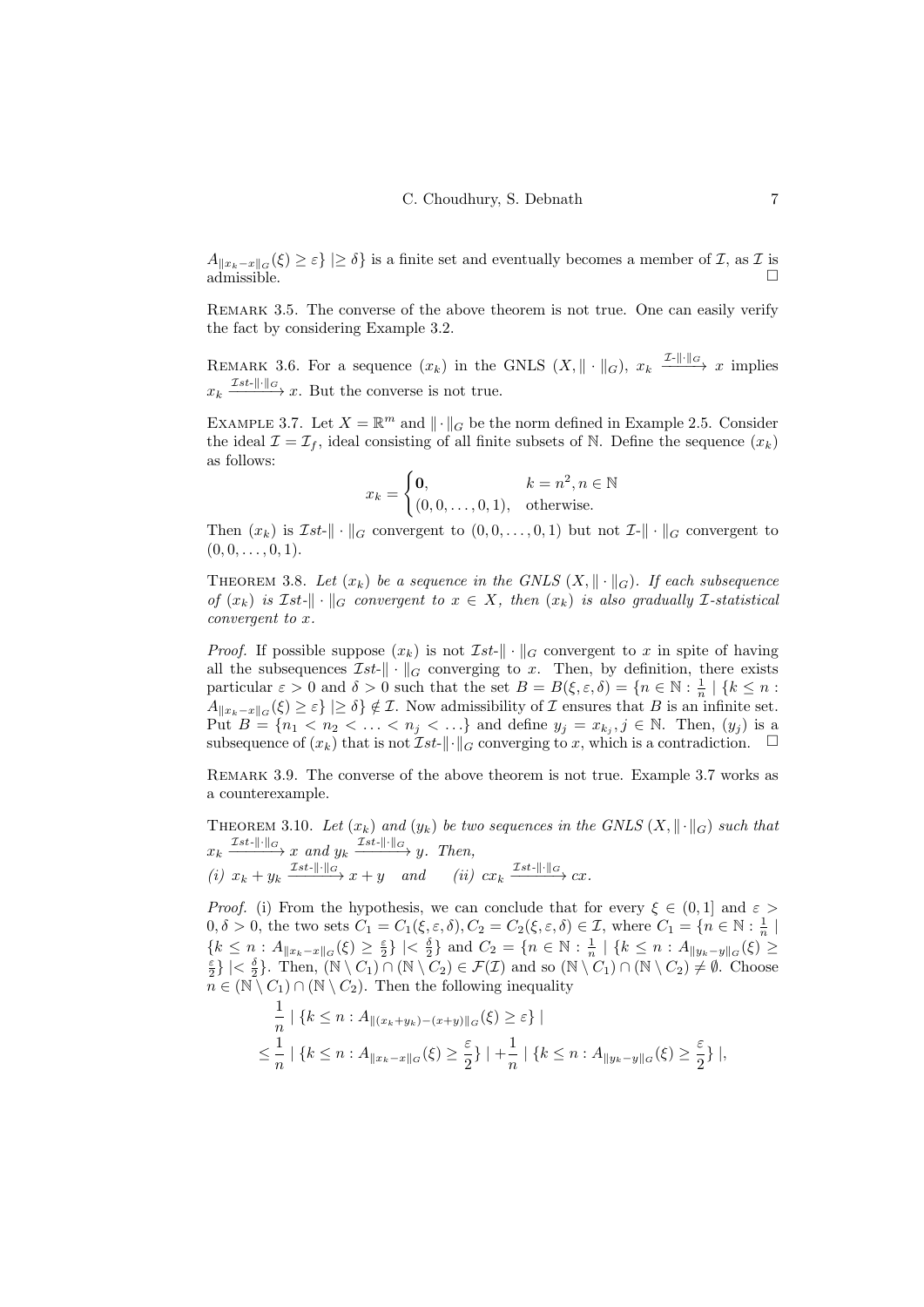### 8 On I-statistical convergence of sequences in gradual normed linear spaces

yields the following inclusion

 $(N \setminus C_1) \cap (N \setminus C_2) \subseteq \{n \in \mathbb{N} : \frac{1}{n}\}$  $\frac{1}{n} | \{ k \leq n : A_{\|(x_k+y_k)-(x+y)\|G}(\xi) \geq \varepsilon \} | < \delta \}.$  (2) Now as  $(\mathbb{N}\setminus C_1)\cap(\mathbb{N}\setminus C_2) \in \mathcal{F}(\mathcal{I})$ , so the set in the right-hand side of  $(2)$  also belongs to  $\mathcal{F}(\mathcal{I})$  which means that  $x_k + y_k \xrightarrow{\mathcal{I}st-\|\cdot\|_{G}} x + y$ .

[\(ii\)](#page-6-2) For  $c = 0$ , there is nothing to prove. So let  $c \neq 0$ . Then, for every  $\xi \in (0,1]$ and  $\varepsilon > 0$ , the following inequation

<span id="page-7-0"></span>
$$
\frac{1}{n} | \{ k \le n : A_{\|cx_k - cx\|_G}(\xi) \ge \varepsilon \} |
$$
  
= 
$$
\frac{1}{n} | \{ k \le n : |c|A_{\|x_k - x\|_G}(\xi) \ge \varepsilon \} | \le \frac{1}{n} | \{ k \le n : A_{\|x_k - x\|_G}(\xi) \ge \frac{\varepsilon}{|c|} \} |
$$

holds good and the result follows.  $\hfill \square$ 

DEFINITION 3.11. Let  $\mathcal I$  be an admissible ideal in N and  $(x_k)$  be a sequence in the GNLS  $(X, \|\cdot\|_G)$ . Then  $(x_k)$  is said to be gradually  $\mathcal{I}^*$ st-convergent (in short,  $\mathcal{I}^*$ st- $\|\cdot\|$  $\parallel_G$  convergent) to  $x \in X$ , if there exists a set  $M = \{m_1 < m_2 < \ldots < m_k < \ldots\}$  $\mathcal{F}(\mathcal{I})$  such that  $x_{m_k} \xrightarrow{st-\|\cdot\|_{G}} x$ . Symbolically we write,  $x_k \xrightarrow{\mathcal{I}^* st-\|\cdot\|_{G}} x$ .

THEOREM 3.12. Let  $\mathcal I$  be an admissible ideal in  $\mathbb N$  and  $(x_k)$  be a sequence in the GNLS  $(X, \|\cdot\|_{G})$ . Then,  $x_k \xrightarrow{T^*st-\|\cdot\|_{G}} x$  implies  $x_k \xrightarrow{Tst-\|\cdot\|_{G}} x$ .

*Proof.* Let  $x_k \xrightarrow{T^*st-\|\cdot\|_{G}} x$ . Then, by definition there exists  $M = \{m_1 < m_2 < \ldots < m_m\}$  $m_k < \ldots \} \in \mathcal{F}(\mathcal{I})$  such that  $x_{m_k} \xrightarrow{st-\|\cdot\|_{G}} x$ . So, for any  $\varepsilon, \delta > 0$  and  $\xi \in (0,1]$ , the set  $B = B(\xi, \varepsilon, \delta) = \{n \in \mathbb{N} : \frac{1}{n} \mid \{m_k \leq n : A_{\|x_{m_k} - x\|_G}(\xi) \geq \varepsilon\} \mid \geq \delta\}$  is a finite set and so belongs to  $\mathcal{I}$ , as  $\mathcal{I}$  is admissible.

Now we have,  $\{n \in \mathbb{N} : \frac{1}{n} \mid \{k \leq n : A_{\|x_k-x\|G}(\xi) \geq \varepsilon\} \mid \geq \delta\} \subseteq (\mathbb{N} \setminus M) \cup B \in \mathcal{I}$ , i.e.  $x_k \xrightarrow{\mathcal{I}st-\|\cdot\|_G} x$ . This completes the proof.  $\Box$ 

The converse of the above theorem is not true. The following example justifies the fact

EXAMPLE 3.13. Let  $X = \mathbb{R}^m$  and  $\|\cdot\|_G$  be the norm defined in Example [2.5.](#page-2-0) Consider the ideal  $\mathcal I$  consisting of all subsets of N which intersect finitely many  $D_p$ 's where  $\mathbb{N} = \bigcup_{p=1}^{\infty} D_p$  and  $D_i \cap D_j = \emptyset$  for  $i \neq j$ . Consider the sequence  $(x_k)$  in  $\mathbb{R}^m$  defined by  $x_k = (0, 0, \ldots, 0, \frac{1}{p}), \text{ if } k \in D_p.$  Then  $x_k \xrightarrow{\mathcal{I}_{st-||\cdot||_G}} \mathbf{0}$  but  $x_k \xrightarrow{\mathcal{I}_{st-||\cdot||_G}} \mathbf{0}$  does not hold.

**Justification.** Clearly,  $A_{\|x_k-\mathbf{0}\|_G}(\xi) = \frac{1}{p}e^{\xi}$  for  $k \in D_p$ . Let  $\varepsilon > 0$  be given. Then by Archimedean property, there exists  $q \in \mathbb{N}$  such that  $\frac{1}{q}e^{\xi} < \varepsilon$  which in turn yields the following inclusion:

<span id="page-7-1"></span>
$$
\{k \in \mathbb{N} : A_{\|x_k - \mathbf{0}\|G}(\xi) \ge \varepsilon\} \subseteq \{k \in \mathbb{N} : A_{\|x_k - \mathbf{0}\|G}(\xi) \ge \frac{1}{q}e^{\xi}\}\tag{3}
$$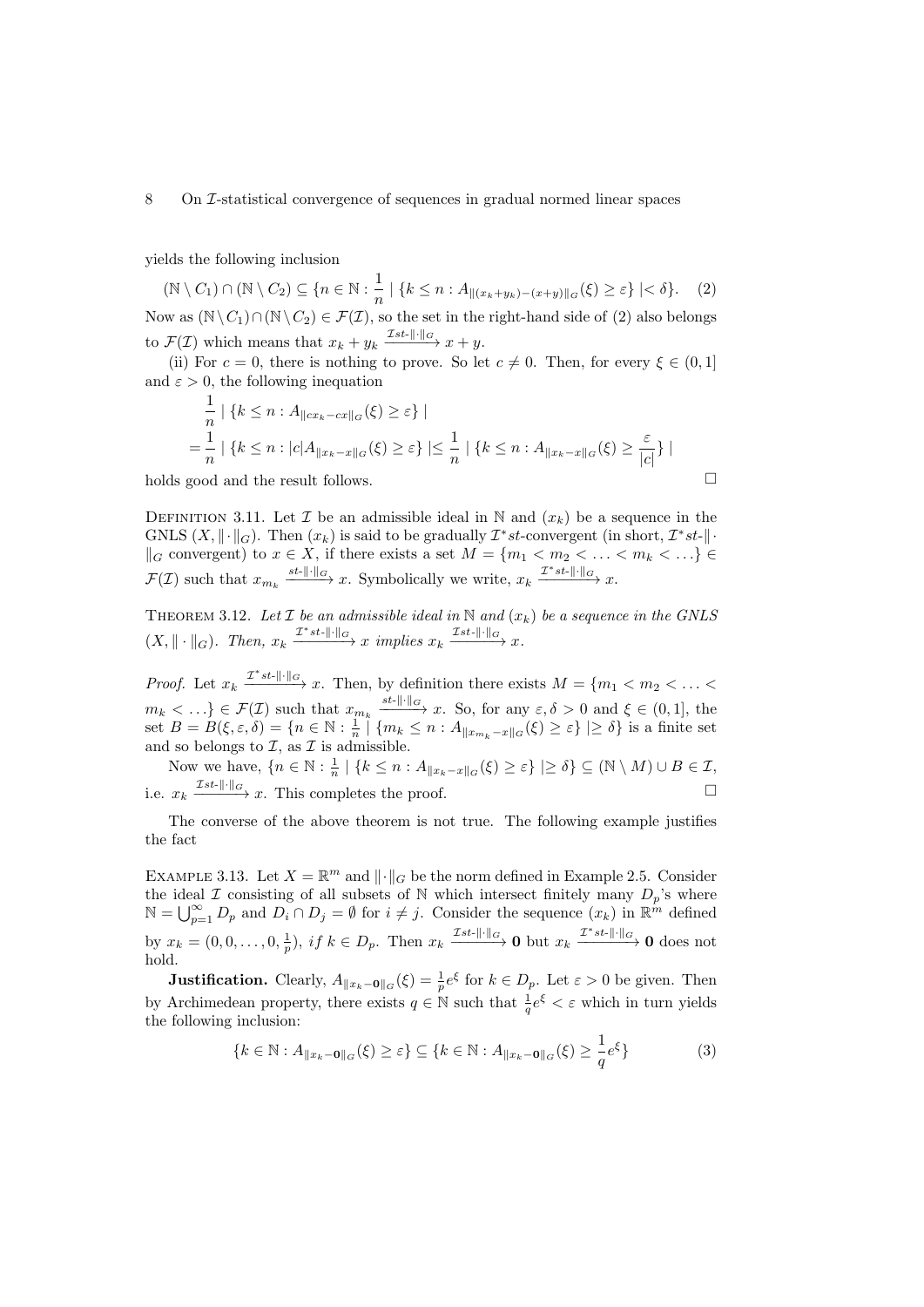and as  $A_{\|x_k-0\|_G}(\xi) = \frac{1}{p}e^{\xi}$  for  $k \in D_p$ , we have

$$
\{k \in \mathbb{N} : A_{\|x_k - \mathbf{0}\|G}(\xi) \ge \frac{1}{q} e^{\xi} \} = \bigcup_{p=1}^{q} D_p \in \mathcal{I}.
$$
 (4)

From [\(3\)](#page-7-1) and [\(4\)](#page-8-0), we obtain  $\{k \in \mathbb{N} : A_{\|x_k-0\|_G}(\xi) \geq \varepsilon\} \in \mathcal{I}$  i.e.,  $x_k \xrightarrow{\mathcal{I} \cdot \|\cdot\|_G} x$ . By Remark [3.6,](#page-6-3) we have  $x_k \xrightarrow{\mathcal{I}st-\|\cdot\|_G} x$ . But we claim that  $(x_k)$  is not  $\mathcal{I}^*st-\|\cdot\|_G$ convergent to 0.

If  $x_k \xrightarrow{T^*st-\|\cdot\|_G} 0$ , then there exists a set  $M = \{m_1 < m_2 < \ldots < m_k < \ldots \} \in \mathcal{F}(\mathcal{I})$ such that

<span id="page-8-1"></span><span id="page-8-0"></span>
$$
x_{m_k} \xrightarrow{st \|\cdot\|_{G}} x. \tag{5}
$$

Now for any  $M \in \mathcal{F}(\mathcal{I})$ , there is some  $H \in \mathcal{I}$  such that  $M = \mathbb{N} \backslash H$  and by the structure of *I*, for that *H* there exists  $p \in \mathbb{N}$  such that  $H \subseteq \bigcup^{p}$  $\bigcup_{j=1} D_j$  and as a consequence  $D_{p+1} \subseteq M$ . Now for any particular  $\eta \in (0, \frac{1}{p+1}), d({m_k \in D_{p+1} : A_{\|x_{m_k}-0\|_G}}(\xi) \geq$  $\{\eta\}) = \frac{1}{2^{p+1}} \neq 0$ , which contradicts [\(5\)](#page-8-1).

DEFINITION 3.14. Let  $\mathcal I$  be an admissible ideal in N and  $x = (x_k)$  be a sequence in the GNLS  $(X, \|\cdot\|_G)$ . Then  $x_0 \in X$  is said to be gradual *Ist*-limit point of x, if there exists a set  $M \subset \mathbb{N}$  with  $M = \{m_1 < m_2 < \ldots < m_k < \ldots\} \notin \mathcal{I}$  such that  $x_{m_k} \xrightarrow{st-\|\cdot\|_G} x_0.$ 

For any sequence  $(x_k)$ , the set of all gradual  $\mathcal{I}st$ -limit points is denoted by  $\mathcal{I}st$ - $\|\cdot\|$  $\|G(\Lambda_{(x_k)}).$ 

DEFINITION 3.15. Let  $\mathcal I$  be an admissible ideal in N and  $(x_k)$  be a sequence in the GNLS  $(X, \|\cdot\|_G)$ . Then  $x_0 \in X$  is said to be gradual  $\mathcal{I}st$ -cluster point of  $(x_k)$ , if for any  $\varepsilon > 0, \delta > 0$  and  $\xi \in (0, 1],$  the set  $\{n \in \mathbb{N} : \frac{1}{n} \mid \{k \leq n : A_{\|x_k - x_0\|G}(\xi) \geq \varepsilon\} \mid < \delta\} \notin \mathcal{I}$ .

For any sequence  $(x_k)$ , the set of all gradual *Ist*-cluster points is denoted by  $\mathcal{I}st-\|\cdot\|_{G}(\Gamma_{(x_k)}).$ 

THEOREM 3.16. Let  $(x_k)$  be a sequence in the GNLS  $(X, \|\cdot\|_G)$  such that  $x_k \xrightarrow{\mathcal{I}_{st-} \|\cdot\|_G} x$ . Then,  $\mathcal{I}st-\|\cdot\|_{G}(\Lambda_{(x_k)})=\{x\}.$ 

*Proof.* If possible suppose  $\mathcal{I}st-\|\cdot\|_{G}(\Lambda_{(x_k)})$  contains one more element y such that  $y\neq x$ . Then, by definition, there exists a set  $M \subset \mathbb{N}$  with  $M = \{m_1 < m_2 < \ldots < m_k < \ldots \} \notin \mathcal{I}$ such that  $x_{m_k} \xrightarrow{st- \|\cdot\|_{G}} x$ . Let  $B = B(\xi, \varepsilon, \delta) = \{n \in \mathbb{N} : \frac{1}{n} \mid \{k \leq n : A_{\|x_k - y\|_G}(\xi) \geq \frac{1}{n} \}$  $\varepsilon\}\geq \delta\}$ . Then B is a finite set, so  $\mathbb{N}\setminus B\in \mathcal{F}(\mathcal{I})$ . Now, since  $x_k \xrightarrow{\mathcal{I}st-\|\cdot\|_{G}} x$ , so for any  $\xi \in (0,1]$  and  $\varepsilon > 0, \delta > 0$ , the set  $C = C(\xi, \varepsilon, \delta) = \{n \in \mathbb{N} : \frac{1}{n} \mid \{k \leq \delta, \delta\} \leq \varepsilon\}$  $n: A_{\Vert x_k - x \Vert_G}(\xi) \geq \varepsilon$  | <  $\delta$  }  $\in \mathcal{F}(\mathcal{I})$ . Put  $D = D(\xi, \varepsilon, \delta) = \{n \in M : \frac{1}{n} \mid \Im\{k \leq n : \frac{1}{n} \deg\{k \leq n\}\}\$  $A_{\|x_k-x\|_G}(\xi) \geq \varepsilon$  |>  $\delta$ }, then since  $\mathbb{N} \setminus D \supset C$ , so  $\mathbb{N} \setminus D \in \mathcal{F}(\mathcal{I})$ . Thus we have,  $(\overline{\mathbb{N}}\setminus B)\cap(\mathbb{N}\setminus D)\in \mathcal{F}(\mathcal{I})$  and eventually  $(\mathbb{N}\setminus B)\cap(\mathbb{N}\setminus D)\neq \emptyset$ . Let  $j\in (\mathbb{N}\setminus B)\cap(\mathbb{N}\setminus D)$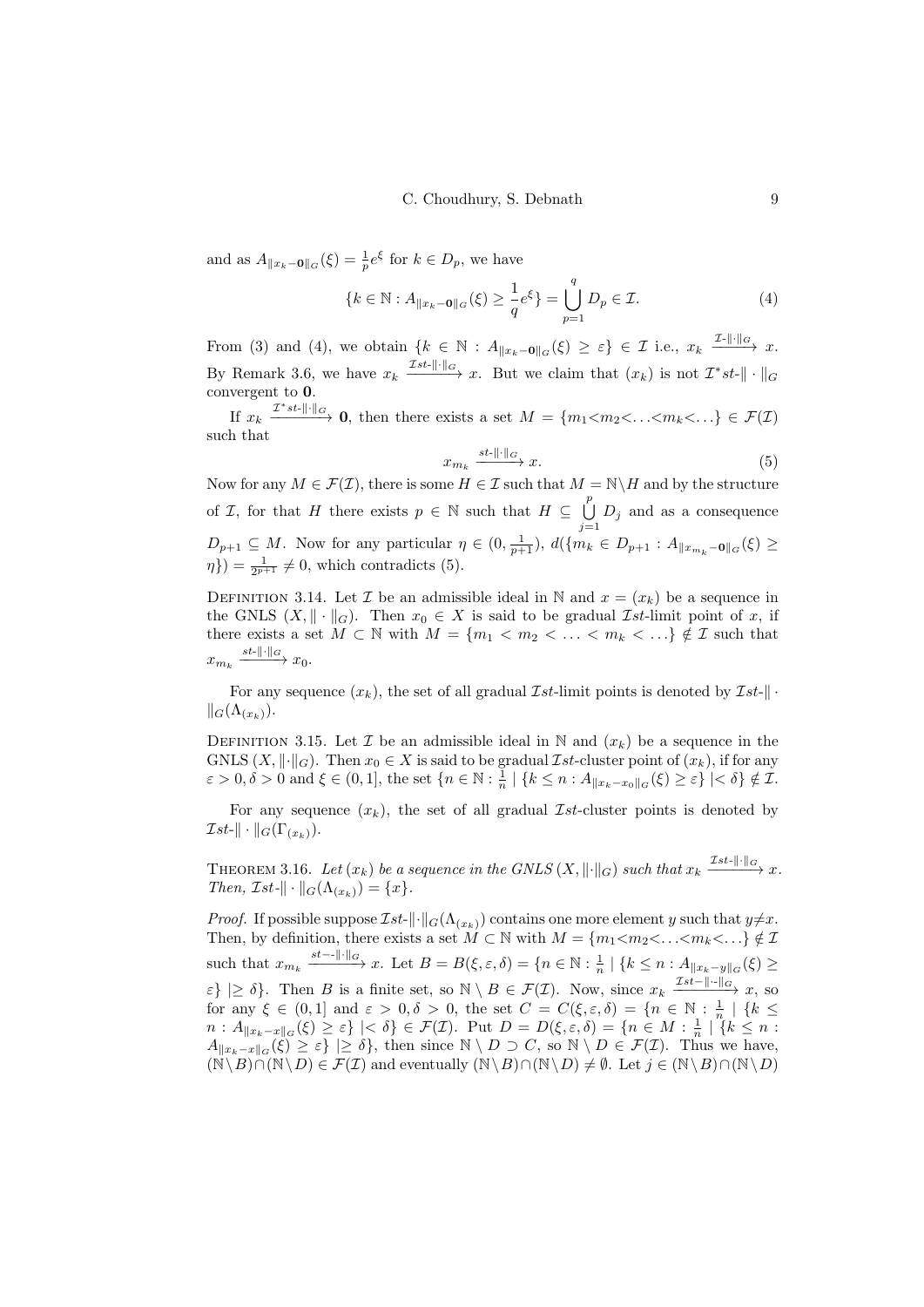and take  $\varepsilon = A_{\|\frac{x-y}{2}\|G}(\xi)$ . Then we have,  $\frac{1}{j} | \{k \leq j : A_{\|x_j-x\|G}(\xi) \geq \varepsilon\}| < \delta$  and  $\frac{1}{j} | \{k \leq j : A_{\|x_j - y\|_G}(\xi) \geq \varepsilon\}| < \delta$ . Now choosing  $\delta$  sufficiently small we can have an element say  $p \in \{k \leq j : A_{\|x_j - x\|_G}(\xi) \geq \varepsilon\} \cap \{k \leq j : A_{\|x_j - y\|_G}(\xi) \geq \varepsilon\}$ . But then,  $\varepsilon = A_{\|\frac{x-y}{2}\|G}(\xi) \leq \frac{1}{2}(A_{\|x_p-x\|G}(\xi)+A_{\|x_p-y\|G}(\xi)) < \frac{1}{2}(\varepsilon+\varepsilon) = \varepsilon$ , a contradiction.  $\square$ 

THEOREM 3.17. For any sequence  $(x_k)$  in the GNLS  $(X, \|\cdot\|_G)$ ,

$$
\mathcal{I}st-\|\cdot\|_{G}(\Lambda_{(x_k)})\subseteq \mathcal{I}st-\|\cdot\|_{G}(\Gamma_{(x_k)}).
$$

*Proof.* Let  $x_0 \in \mathcal{I}st-\|\cdot\|_{G}(\Lambda_{(x_k)})$ . Then, there exists a set  $M \subset \mathbb{N}$  with  $M =$  ${m_1 < m_2 < \ldots < m_k < \ldots} \notin \mathcal{I}$  such that  $\lim_{n} \frac{1}{n} | {m_k \leq n : A_{\|x_{m_k} - x_0\|_G}(\xi) \geq \varepsilon} | = 0.$ Thus for any  $\delta > 0$ , there exists some  $n_0 \in \mathbb{N}$  such that for any  $n > n_0, \frac{1}{n} \mid \{m_k \leq n :$  $A_{\|x_{m_k} - x_0\|_G}(\xi) \geq \varepsilon$  |  $\lt \delta$ . Let  $B = \{n \in \mathbb{N} : \frac{1}{n} \mid \{k \leq n : A_{\|x_k - x_0\|_G}(\xi) \geq \varepsilon\} \mid < \delta\}$ . Then,  $B \supset M \setminus \{m_1, m_2, \ldots, m_{n_0}\}.$  Now since  $\mathcal I$  is admissible and  $M \notin \mathcal I$ , so  $B \notin \mathcal I$ and the proof is complete.  $\Box$ 

THEOREM 3.18. Let  $(x_k)$  and  $(y_k)$  be two sequences in the GNLS  $(X, \|\cdot\|_G)$  such that  ${k \in \mathbb{N} : x_k \neq y_k} \in \mathcal{I}$ . Then,

<span id="page-9-0"></span>(i) 
$$
\mathcal{I}st-\|\cdot\|_{G}(\Lambda_{(x_k)})=\mathcal{I}st-\|\cdot\|_{G}(\Lambda_{(y_k)}).
$$

<span id="page-9-1"></span>(ii)  $\mathcal{I}st-\|\cdot\|_{G}(\Gamma_{(x_k)})=\mathcal{I}st-\|\cdot\|_{G}(\Gamma_{(y_k)}).$ 

*Proof.* [\(i\)](#page-9-0) Let  $x_0 \in \mathcal{I}st$ - $\|\cdot\|_{G}(\Lambda_{(x_k)})$ . Then, there exists a set  $M \subset \mathbb{N}$  with  $M =$  ${m_1 < m_2 < \ldots < m_k < \ldots}$   $\notin \mathcal{I}$  such that  $x_{m_k} \xrightarrow{st-||\cdot||_G} x_0$ . Now since the inclusion  ${k \in M : x_k \neq y_k} \subseteq {k \in \mathbb{N} : x_k \neq y_k}$  holds, so  $N = {k \in M : x_k = y_k} \notin \mathcal{I}$  and  $N \subseteq M$ . Therefore,  $y_{m_k} \xrightarrow{st-\|\cdot\|_{G}} x_0$  holds and eventually we have  $\mathcal{I}st-\|\cdot\|_{G}(\Lambda_{(x_k)}) \subseteq$  $\mathcal{I}st-\|\cdot\|_{G}(\Lambda_{(y_k)})$ . By symmetry,  $\mathcal{I}st-\|\cdot\|_{G}(\Lambda_{(y_k)})\subseteq \mathcal{I}st-\|\cdot\|_{G}(\Lambda_{(x_k)})$ . Hence we have,  $\mathcal{I}st-\|\cdot\|_{G}(\widetilde{\Lambda_{(x_k)}})=\mathcal{I}st-\|\cdot\|_{G}(\Lambda_{(y_k)}).$ 

[\(ii\)](#page-9-1) Suppose  $x_0 \in \mathcal{I}_{st-} || \cdot ||_G(\Gamma_{(x_k)})$ . Then by definition, for any  $\varepsilon > 0, \delta > 0$  and  $\xi \in (0,1],$  the set  $B = B(\xi, \varepsilon, \delta) = \{n \in \mathbb{N} : \frac{1}{n} \mid \{k \leq n : A_{\|x_k - x_0\|_G}(\xi) \geq \varepsilon\} \mid \leq$  $\delta$   $\xi \notin \mathcal{I}$ . Let  $C = C(\xi, \varepsilon, \delta) = \{n \in \mathbb{N} : \frac{1}{n} \mid \{k \leq n : A_{\|y_k - x_0\|G}(\xi) \geq \varepsilon\} \mid < \delta\}.$ We claim that  $C \notin \mathcal{I}$ . Because if  $C \in \mathcal{I}$ , then  $\mathbb{N} \setminus C \in \mathcal{I}(\mathcal{I})$  and then by the hypothesis we obtain,  $(N \setminus C) \cap \{k \in \mathbb{N} : x_k = y_k\} \in \mathcal{F}(\mathcal{I})$ . Consequently, the inclusion  $(\mathbb{N} \setminus B) \supset (\mathbb{N} \setminus C) \cap \{k \in \mathbb{N} : x_k = y_k\}$  leads us to the contradiction that  $\mathbb{N} \setminus B \in \mathcal{F}(\mathcal{I})$ . Therefore, we must have,  $C \notin \mathcal{I}$  i.e.,  $x_0 \in \mathcal{I}st$ - $\|\cdot\|_{G}(\Gamma_{(y_k)})$ . Thus,  $\mathcal{I}st-\|\cdot\|_{G}(\Gamma_{(x_k)})\subseteq \mathcal{I}st-\|\cdot\|_{G}(\Gamma_{(y_k)})$ . By symmetry,  $\mathcal{I}st-\|\cdot\|_{G}(\Gamma_{(y_k)})\subseteq \mathcal{I}st-\|\cdot\|_{G}(\Gamma_{(x_k)}).$ Hence we have,  $\overline{Ist}$ - $\|\cdot\|_{G}(\Gamma_{(x_k)}) = \overline{Ist}$ - $\|\cdot\|_{G}(\Gamma_{(y_k)})$ .  $\Box$ 

Acknowledgement. The authors thank the anonymous referee for their constructive suggestions to improve the quality of the paper. The first author is grateful to the University Grants Commission, India for their fellowships funding under the UGC-JRF scheme  $(F. No. 16-6(DEC. 2018)/2019(NET/CSIR))$  during the preparation of this paper.